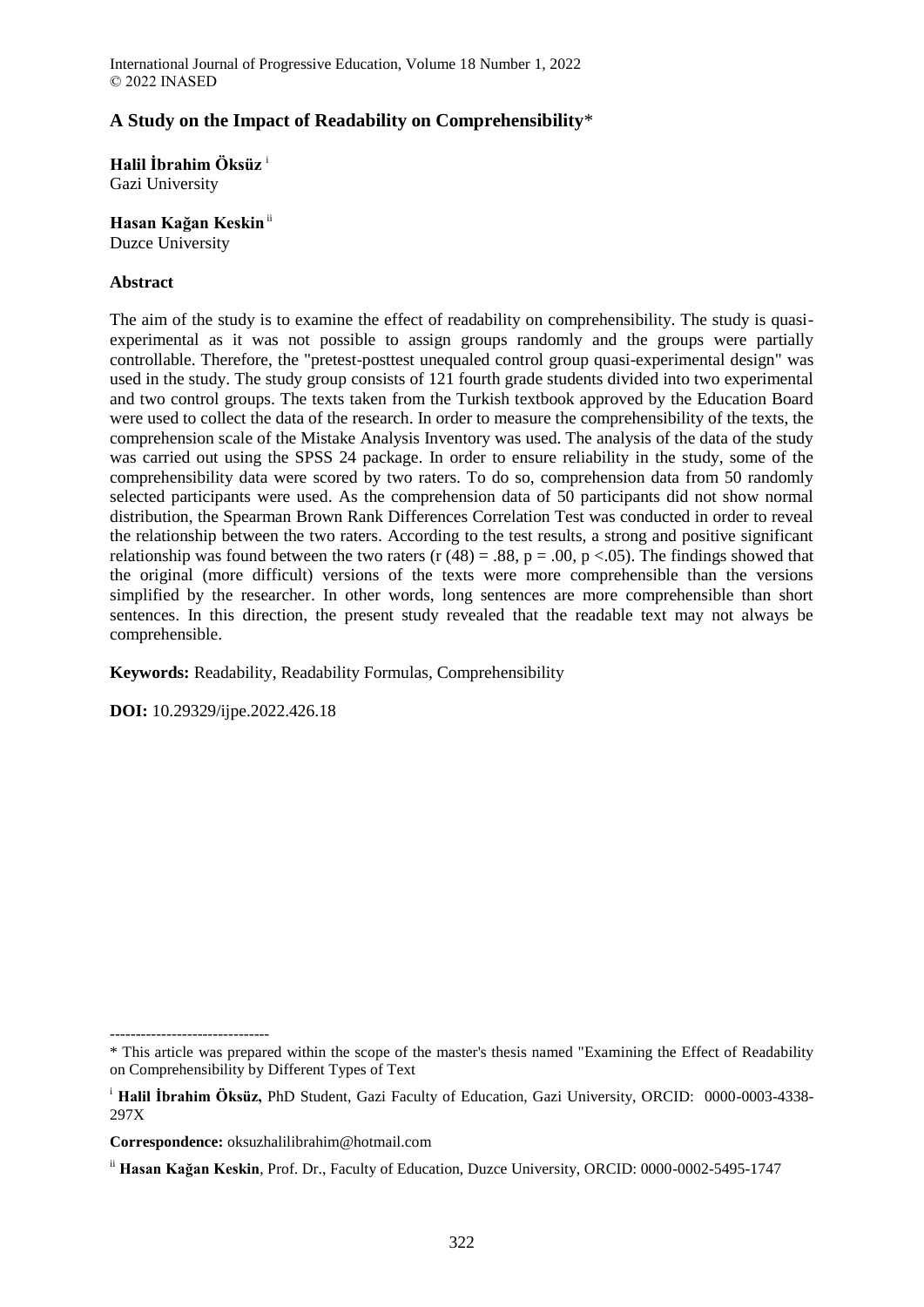## **INTRODUCTION**

Why do people prefer reading materials that are below their level? According to Hochhouser (1997), the vast majority of people tend to read written materials that are several levels below their education level (as cited in Burke & Greenberg, 2010). This tendency that people display is an indicator that a problem exists. It stems from two sources. The first is people who choose books below their level while the second is the estimation tools that determine the level of written materials. These tools are the five-finger technique, leveled books, rubrics, checklists, and readability formulas (Ateş, Çetinkaya, & Yıldırım, 2012). Among these, readability formulas may be said to be the most frequently used. Indeed, 3.166 studies were displayed as a result of searching the concept of "readability" in the ERIC database on 16 October 2018 (ERIC, 2018). 21.57% of the existing studies have been done in the last 20 years.

Readability is discovering what is easy and difficult to make the language more comprehensible (Bormuth, 1967). Ateşman (1997) defines it as a text being labelled as easy or difficult to understand by readers. On the other hand, readability formulas are tools for mathematically calculating the difficulty of reading materials (Clarck, 1981; McLaughlin, 1969; Ülper, 2010; Walpole & McKenna, 2007). Used for the first time in institutional communication, readability is a concept frequently used in our day by educators and linguists (Ateşal, 2013).

There is much criticism in the literature for of the frequently used readability concept and readability formulas. These criticisms may be grouped under three headings. The first one is that readability formulas produce different results (Asem, 2012; Ateşman, 1997; Bargate, 2012; Chall, 1988; Çepni, Gökdere, & Küçük, 2002; Gallagher, Fazio, & Gunning, 2012; Geçit, 2010; Köse, 2009; Okur, Arı, Ersoyal, & Okur, 2013; Stokes, 1978; Tekbıyık, 2006; Topkaya, Kalın, & Yılar, 2015; Turan & Geçit, 2010; Ulusoy, 2006). Indeed, Chall (1988) and Gallagher et al. (2012) state that even the same text measured by two independent scorers using the same formula may yield different results.

The second criticism is that authors and publishers shorten the words and sentences in reading materials so as to achieve lower readability scores (Armbruster, Osborn, & Davison, 1985; Bruce, Rubin, & Starr, 1981; Chall, 1988; Marshall, 1979). This results in low quality texts (Chall, 1988).

The final criticism in the literature is that the definitions of readability and the variables used in the formulas do not overlap. The readability definitions of many researchers who have a readability formula (Ateşman, 1997; Bormuth, 1967; Chall, 1988; Dreyer, 1984; Göğüş, 1978; McLaughlin, 1969; Tekbıyık, 2006) imply that texts need to be readable to be comprehensible. However, readability formulas, which seem to have a big influence on comprehensibility, generally use variables that depend on the syntactic structure of a given text such as average word and sentence length (Asem, 2012; Ateşman, 1997; Bezirci & Yılmaz, 2010; Davison, 1988; Fry, 2002; Gallagher et al., 2012; Kong, 2009; Okur & Arı, 2013; Tekbıyık, 2006; Zorbaz, 2007). On the other hand, readability formulas do not consider variables other than syntactic ones, which may actually affect comprehensibility greatly, such as text structure, length, logical pattern and pictures, (Fry, 2002) the reader's interests, motivations and language skills, (Ateşal, 2013; Courtis, 1987; Oakland & Lane, 2004; Stevens, Stevens, & Stevens, 1992; Wissing, Blignaut, & Van den Berg, 2016; Yazıcı & Yeşilbursa, 2007) body of vocabulary, (Yazıcı & Yeşilbursa, 2007) existing information (Marshall, 1979; Oakland & Lane, 2004; Özdemir, 2016; Pishghadam & Abbasnejad, 2016; Stevens et al., 1992; Zakaluk & Samuels, 1996) and context (Armbruster et al., 1985; Harrison & Bakker, 1998; Marshall, 1979). Akyol (2006) states that the text cannot express itself and that it is in constant interaction with the prior knowledge of the reader Based on Akyol's (2006b) view, it may be stated that the reader should be involved in the level identification process (Keskin & Akıllı, 2013); however, readability formulas do not do this and are criticized for it (Compton, Appleton, & Hosp, 2004; Pishghadam & Abbasnejad, 2016; Stevens et al., 1992; Temur, 2003; Wissing et al., 2016).

There are many studies in the literature that find readability formulas insufficient and inconsistent in measuring the comprehensibility of reading materials (Asem, 2012; Ateşman, 1997;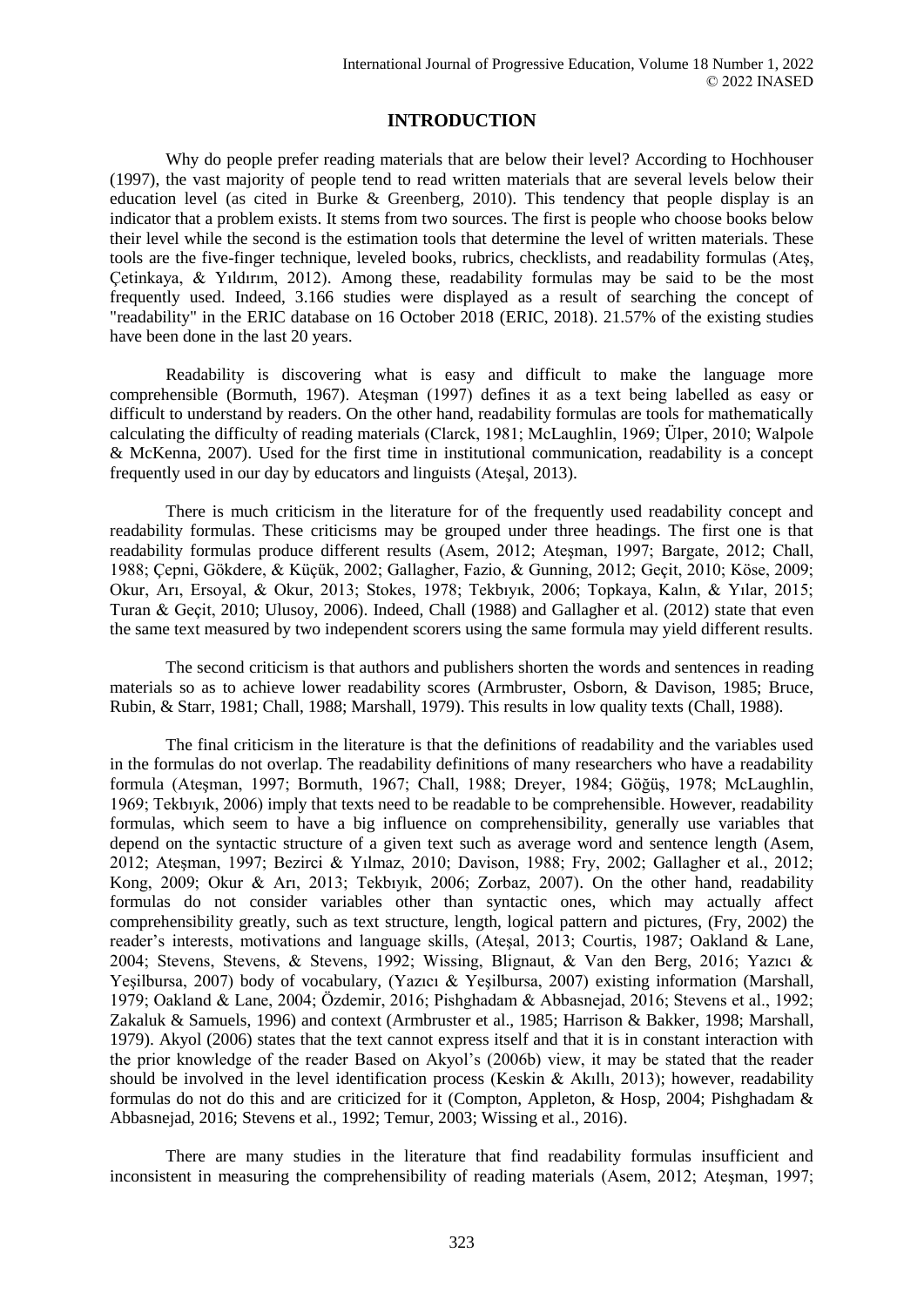Bargate, 2012; Chall, 1988; Çepni et al., 2002; Gallagher et al., 2012; Geçit, 2010; Köse, 2009; Okur & Arı, 2013; Okur et al., 2013; Stokes, 1978; Tekbıyık, 2006; Topkaya et al., 2015; Turan & Geçit, 2010; Ulusoy, 2009). In addition, there are a number of studies indicating that reading materials with high readability scores will also have high comprehensibility and that a positive relationship therefore exists between these two concepts (Ateşman, 1997; Bezirci & Yılmaz, 2010; Bormuth, 1967; Chall, 1988; Dreyer, 1984; Fry, 2002; Göğüş, 1978; Güyer, Temur, & Solmaz, 2009; Kalın & Aydemir, 2017; Köse, 2009; McLaughlin, 1969; Mert, 2018; Mirzaoğlu & Akın, 2015; Özbek & Ergül, 2018; Richards, Platt, & Platt, 1992; Tekbıyık, 2006; Yalın, 1996; Zamanian & Heydari, 2012). This difference of opinion in the literature has paved the way for this study. On the other hand, readability definitions (Ateşman, 1997; Bormuth, 1967; Chall, 1988; Dreyer, 1984; Göğüş, 1978; McLaughlin, 1969; Tekbıyık, 2006) imply that high readability is required in order for texts to be understood. However, researcher such as (Geçit, 2010; Köse, 2009; Topkaya et al., 2015; Turan & Geçit, 2010) have calculated the readability of textbook passages via different formulas and revealed that they were appropriate for the target level. When they subsequently applied the same text to the target grade level by using the Cloze Test method, they concluded that the texts were comprehensible with the support of the teacher. It can therefore be claimed that there is a discrepancy between the results of the studies in the literature and the definitions of readability. The method used to measure comprehensibility in these studies was the Cloze Test method. The present study, however, attempted to measure the effect of readability on comprehensibility by using the comprehension scale of the Mistake Analysis Inventory adapted to Turkish by (Akyol, 2006). Another unique feature of the study is that it collects its data by using the original text alongside a simplified version with shorter sentences developed by the researcher. The aim of the study is to examine the effect of readability on comprehensibility. For this purpose, answers to the following questions were sought:

- *1.* Is there a significant difference in comprehensibility scores between the original version of the first informative text and the second one simplified by the researcher?
- *2.* Is there a significant difference in comprehensibility scores between the original version of the second informative text and the first one simplified by the researcher?
- *3.* Is there a significant difference in comprehensibility scores between the first and second informative texts simplified by the researcher?
- *4.* Is there a significant difference in comprehensibility scores between the original versions of the first and second informative texts?

### **METHOD**

### **Research Model**

This is an experimental study which aims to examine the effect of readability on comprehensibility. Experimental studies aim to see how systematic changes in the independent variable affect the dependent variable (Karasar, 2012). In addition, Büyüköztürk (2007)states that the researcher must manipulate the independent variable in order to conduct an experimental study. The manipulated variable whose effect is investigated in this study is *readability,* and the affected variable is *comprehensibility.*

The study is quasi-experimental as it was not possible to assign groups randomly (Büyüköztürk, Çakmak, Akgün, Karadeniz, & Demirel, 2017) and the groups were partially controllable (Singh, 2007, p. 67). Therefore, the "pretest-posttest unequaled control group quasiexperimental design" (Karasar, 2012) was used in the study.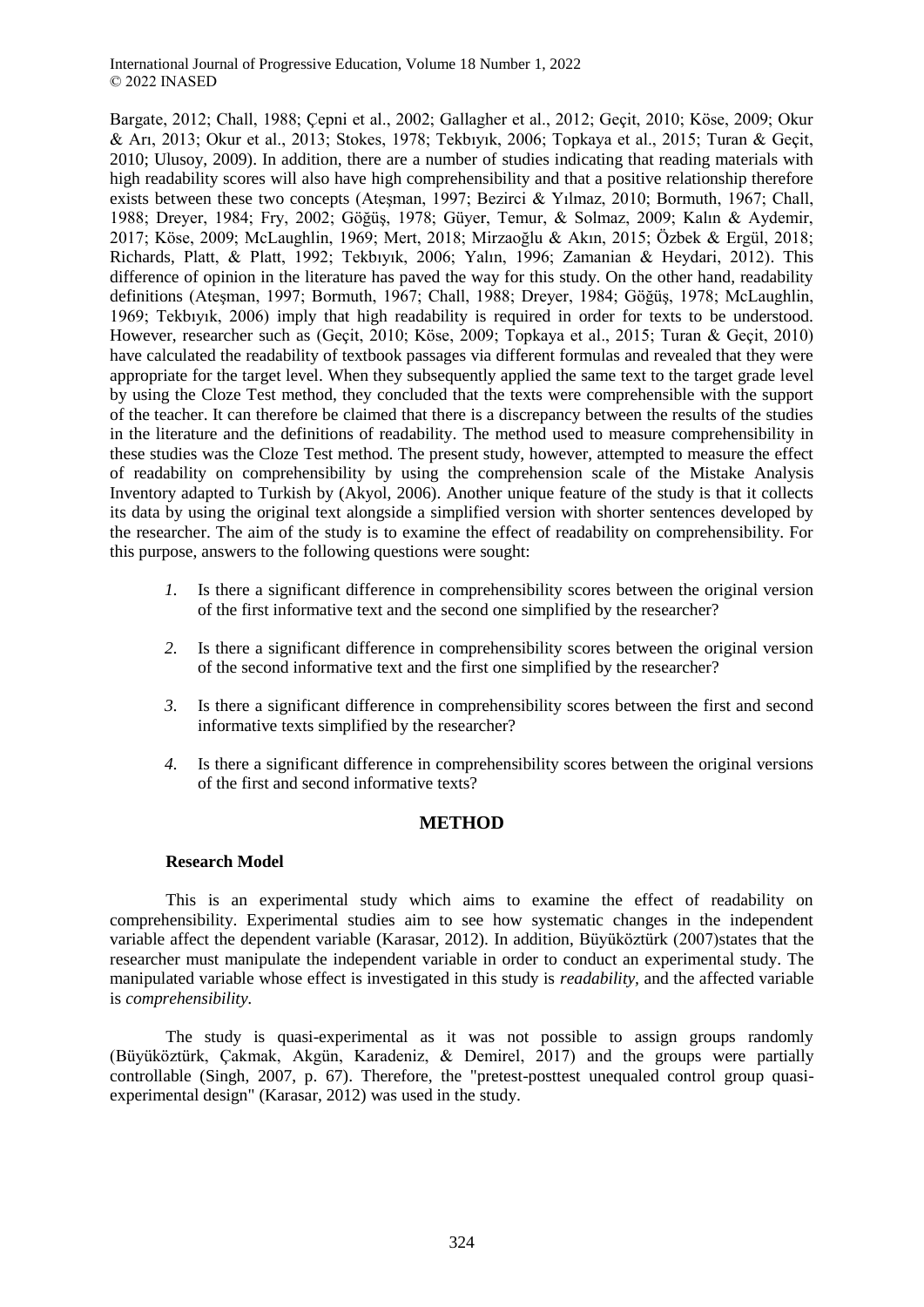### **Study Group**

The study group consists of 121 fourth grade students divided into two experimental and two control groups. Two experimental and two control sections were created in order to see whether the texts selected for the study were equivalent to each other and to avoid the "same text effect". Two sampling methods were used when determining the study group. The first was convenience sampling when determining the primary school where the study would be conducted. The second method was purposeful sampling used in order to select the 4 sections that did not differ significantly in terms of their comprehension scores by applying a pre-test in the primary school.

### **Data Collection Tool**

The pre-test used "Winter Preparations" text taken from the Turkish textbook approved by the Education Board in the 2013-2014 academic year. The readability scores and levels of the texts used in the study are given in Table 1.

| Title of Text                     | <b>Readability Score</b> | Level            |
|-----------------------------------|--------------------------|------------------|
| Bicycles (Original)               | 42.27                    | <b>Difficult</b> |
| Bicycles (Simplified)             | 61.02                    | Intermediate     |
| Mysterious Organisms (Original)   | 48.72                    | <b>Difficult</b> |
| Mysterious Organisms (Simplified) | 61.20                    | Intermediate     |

**Table 1: Readability Scores and Levels of the Texts Used in the Study**

The texts were taken from the fourth grade textbooks approved by the Board of Education to suit the level of the students. In order to measure the comprehensibility of the texts, the comprehension scale of the Mistake Analysis Inventory adapted by Akyol (2006) was used. Consequently, 3 basic and 3 in-depth comprehension questions were written for each text. For basic comprehension questions, 0 points were allocated for unanswered or incorrect questions, 1 point for partially answered questions, and 2 points for full answers. For in-depth comprehension questions, 0 points were allocated for unanswered or incorrect questions, 1 point for partially answered questions, 2 points for expected but incomplete answers, and 3 points for full and effective answers (Akyol, 2006).

### **Data Collection and Procedures**

In the preparation phase of the study, the researcher scanned fourth grade Turkish textbooks. A text pool was thus created with selected texts from these books. The selected texts were then scanned and computed. Fourteen of the texts in the pool were removed as their readability score was above 70. On the other hand, 27 other texts were also removed from the pool as their score increased by less than 10 points during the simplification process. Among the remaining texts, the two closest were selected based on their readability scores.

The texts have been simplified in terms of sentence length by paying attention to context. The simplification process was based on the principle of shortening sequential sentences by using full stops. Following this, the readability of the texts was calculated via Flesch's Ease of Reading Formula adapted into Turkish by Ateşman (1997). The two variables in the formula are average word and sentence lengths. These averages are calculated by counting all syllables, words and sentences in the text. Then, the number of syllables is divided by the number of words to find average word length, and the average number of words is divided by the average number of sentences to find average sentence length. Online applications were used to count syllables, words and sentences in texts. The accuracy of different syllable, word and sentence calculation pages was tested as follows: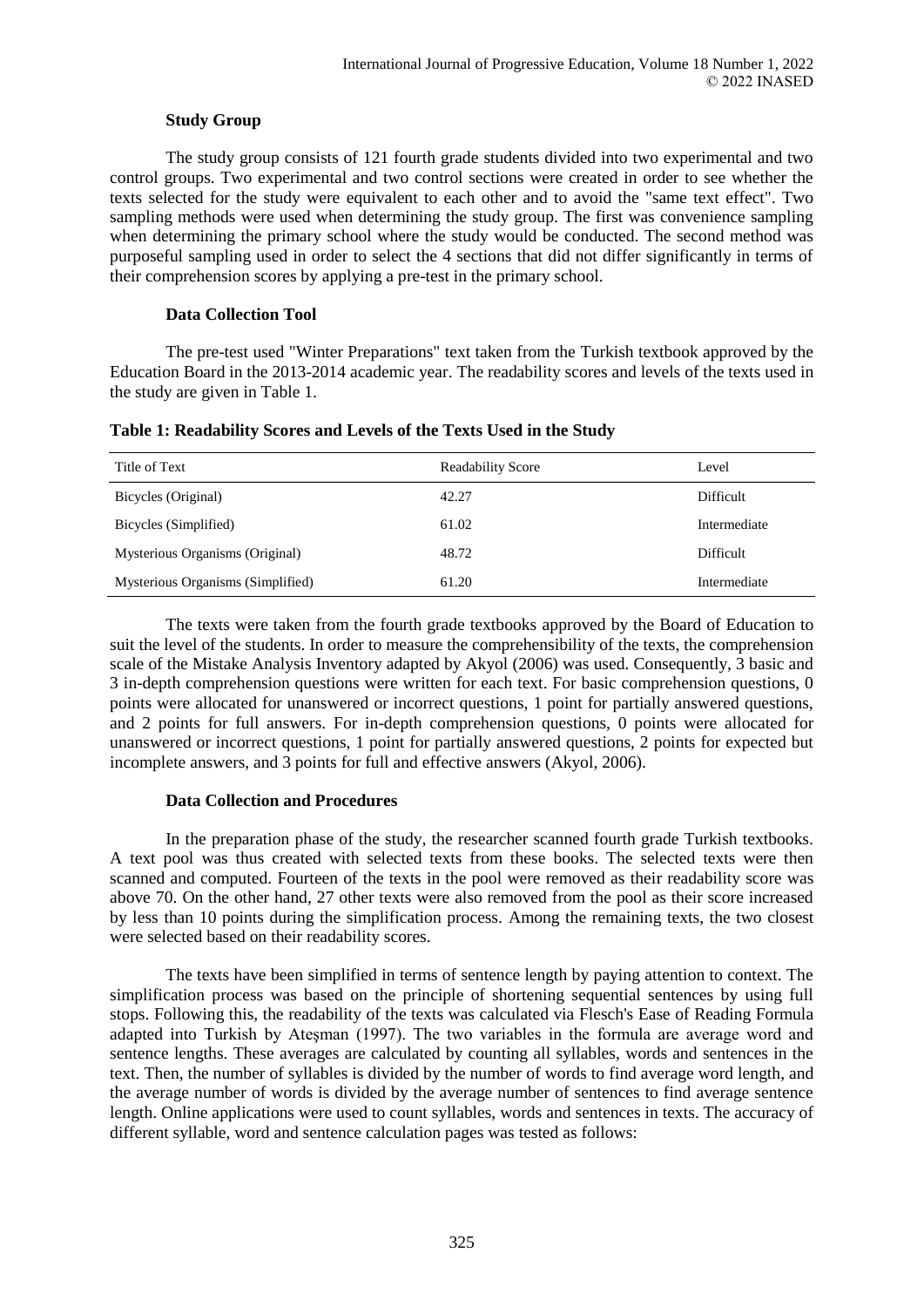The researcher counted the syllables, words and sentences of a selected text, then the computed text was uploaded to different syllable, word and sentence calculation pages and the data were recorded. The webpages overlapping with the data obtained by the researcher were used to count the syllables, words and sentences in the texts. Internet sites were used to calculate the number of syllables (HesaplamaOnline, 2019), words (Hesaplamalar, 2019) and sentences (eHesaplama, 2019) in the texts.

The opinions of two experts from Düzce University's Faculty of Education, Elementary Education Department and one from the Department of Turkish Education were obtained about the texts. Other than these experts, the views of a linguist were also obtained. The simplified texts were revised in line with expert views. The resulting texts were finalized with the help of the Turkish Education expert again. As a last step, expert opinion was gathered once again on the final simplified texts to rule out any contextual errors.

After deciding on the elementary school where the study was to be conducted, a pre-test was applied to all fourth grades in the school. After the two-day pre-test, four fourth-grade classes that did not vary significantly in their comprehension scores were randomly assigned to experimental and control groups.

The implementation phase of the study was completed in four school days. It was conducted by the researcher with the thought that there might be teacher competition in the school. Before the implementation, the researcher introduced himself to the students and informed them that the scores they receive would not be entered into the e-School system. During the implementation, care was taken for each student to read the text once and the readers were asked to turn the paper over upon completion.

There are also foreign students whose mother tongue is not Turkish in the classrooms. In order not to make these students feel their differences, the students were included in the implementation process. However, the data of these students were not included in the analysis of the research. Therefore, research data were collected from students whose mother tongue was Turkish, who did not receive any special education, and who showed normal development. A total of seven students, two inclusion students in experimental group 1, one foreign student in experimental group 2, two foreign students in control group 1, and one foreign student and one inclusion student in control group 2 were removed from the study.

On the other hand, the texts used in the study were applied crosswise to the experimental and control groups. The reason for this situation is to prevent the participants from gaining familiarity with the texts by encountering two different versions of the same text.

#### **Data Analysis**

For normality analysis, the study made use of the Lilliefors-corrected Kolmogorov-Smirnov Test (K-S). According to the results obtained from the normality test, Paired Samples T Test was used to analyze the data with normal distribution, and Wilcoxon Signed Ranks Test was used to analyze the data that did not show normal distribution. As the scores from the comprehension test given to determine group equivalence were normally distributed, One Way ANOVA Test was used to compare the 4 groups. In these tests, significance value was set as 0.05. These tests were conducted using the SPSS 24 package (IBMCorp., 2016)

In order to ensure reliability in the study, some of the comprehensibility data were scored by two raters. To do so, comprehension data from 50 randomly selected participants were used. This procedure was not applied to all the data for time and funding reasons. After this process, the correlation method was used to ensure inter-rater reliability. As the comprehension data of 50 participants did not show normal distribution, the Spearman Brown Rank Differences Correlation Test was conducted in order to reveal the relationship between the two raters. According to the test results,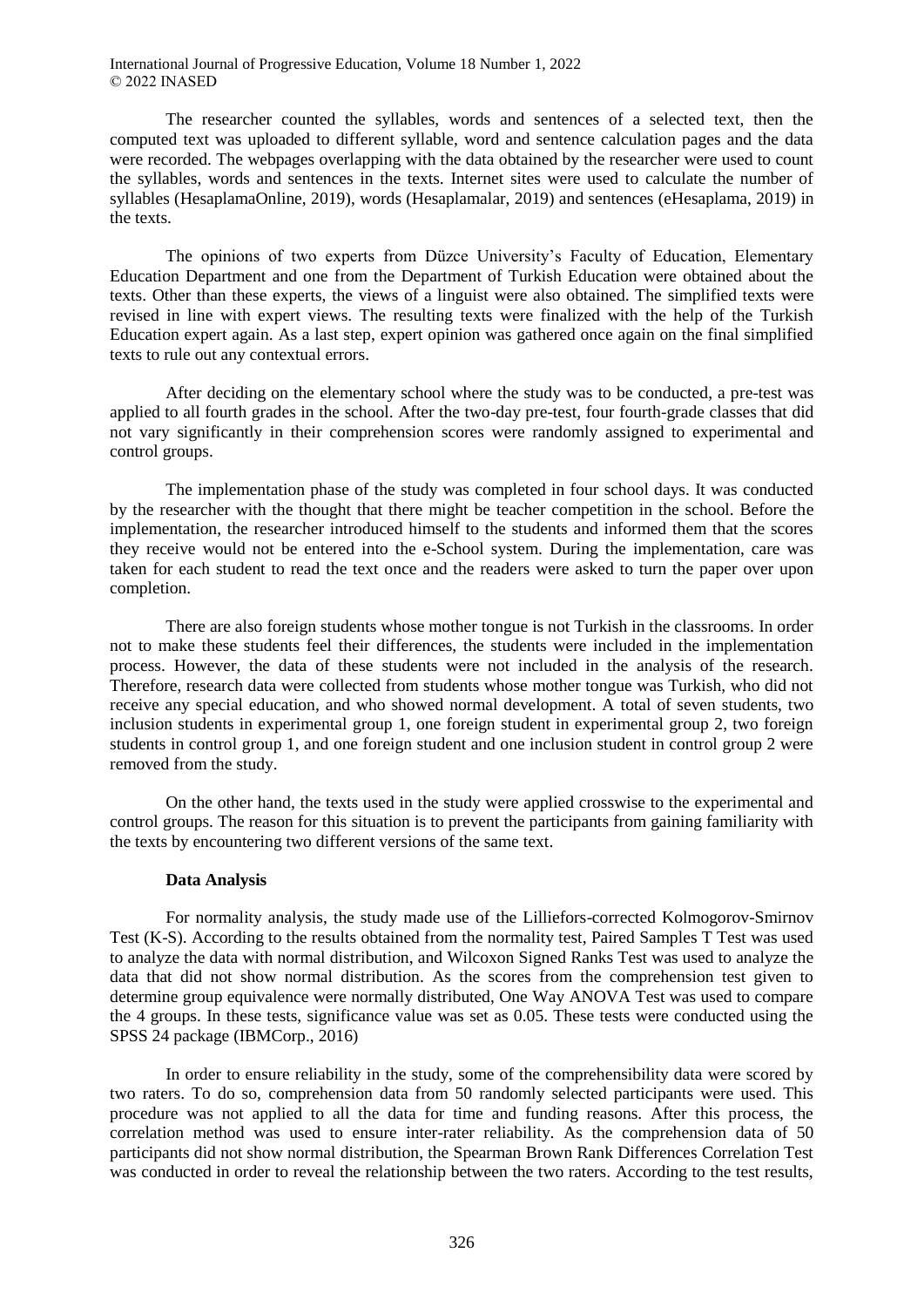a strong and positive significant relationship was found between the two raters (r  $(48) = .88$ , p = .00, p  $< 0.05$ )

## **FINDINGS AND INTERPRETATIONS**

The K-S Test was used to measure the normality of the equivalence test data. The results showed that the comprehension scores of experimental group 1 D (30) = 0.200, p > .05, experimental group 2 D (32) = 0.200, p> .05, control group 1 D (29) = 0.200, p> .05 and control group 2 D (32) = 0.200, p> .05 showed normal distribution. Based on the K-S Test results, One Way ANOVA was used to compare the comprehension scores of the groups.

| Groups                      | $\mathbf n$    |     | $\bar{x}$       |             | S            |       |  |
|-----------------------------|----------------|-----|-----------------|-------------|--------------|-------|--|
| Experimental Group 1        | 30             |     | 8.27            | 3.151       |              |       |  |
| <b>Experimental Group 2</b> | 32             |     | 8.00            |             | 2.383        |       |  |
| Control Group 1             | 29             |     | 8.00            | 3.128       |              |       |  |
| Control Group 2             | 32             |     | 8.56            |             | 2.514        |       |  |
| Total                       | 123            |     | 8.21            |             |              | 2.777 |  |
| Source of variance          | Sum of Squares | Sd  | Mean of Squares | $\mathbf F$ | $\mathbf{p}$ |       |  |
| Gruplar Arası               | 6.762          | 3   | 2.254           | .287        | .835         |       |  |
| Gruplar İçi                 | 933.742        | 119 | 7.847           |             |              |       |  |
| Total                       | 940.504        | 122 |                 |             |              |       |  |

**Table 2: One Way ANOVA Test Results According to the Comprehension Scores of the Groups**

As presented in Table 2, the ANOVA test (F  $(3, 119) = 0.287$ ; p >  $(0.05)$  which was conducted to see if there was a statistically significant difference between the groups revealed no significant difference in terms of comprehension scores. It may therefore be stated that the experimental and control groups were equivalent to each other at the onset of the study.

### **Findings and Comments on the First Sub-Problem**

The comprehensibility of the texts was measured by first applying the original version of the *Bicycles* text to experimental group 1, followed by the simplified version of the *Mysterious Creatures* text. While the *Bicycles* text D (30) =. 010, p <.05 did not show normal distribution, the *Mysterious Creatures* text D (30) = 200, p > .05 did. For this reason, Wilcoxon Signed Ranks Test was used to compare the two related measurements.

## **Table 3: Comprehensibility of Informative Pretest-Posttest Texts Applied in Experimental Group 1**

| Bicycles (Original)/Mysterious Creatures (Simplified) |                | n  | Mean of<br>Ranks         | Sum of<br>Ranks          | z       | D       |
|-------------------------------------------------------|----------------|----|--------------------------|--------------------------|---------|---------|
| Comprehensibility                                     | Negative Ranks | 20 | 14.78                    | 295.50                   | $-3.60$ | $.000*$ |
|                                                       | Positive Ranks | 5. | 5.90                     | 29.50                    |         |         |
|                                                       | Equal          |    | $\overline{\phantom{0}}$ | $\overline{\phantom{0}}$ |         |         |

\**p*<.001

As shown in Table 3, experimental group 1 read the original version of the *Bicycles* text, which ranks as difficult with a readability score of 42.27. Following this, they read the *Mysterious Creatures* text that was simplified by the researcher to a readability score of 61.20. The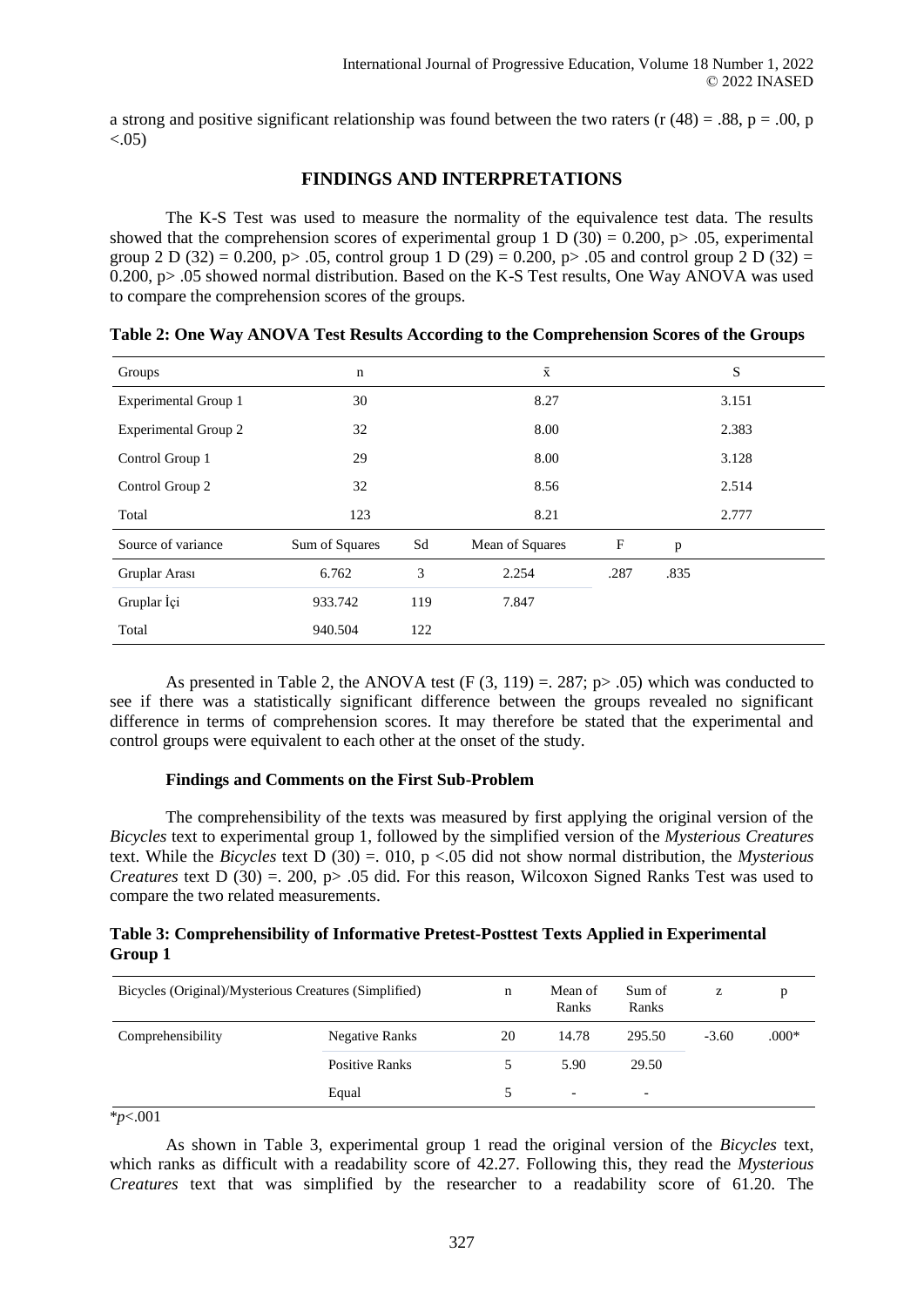comprehensibility test revealed a significant difference between the comprehensibility of the high and moderate difficulty texts ( $z = -3.60$ ,  $p < .05$ ). The mean score of students whose comprehension of decreased between the readings was 14.78, while the mean score of students whose comprehension increased was 5.90. Based on these results, it may be inferred that the text with a low readability score is more comprehensible than the text with a higher score.

#### **Findings and Comments on the Second Sub-Problem**

In experimental group 2, the original version of the *Mysterious Creatures* text and then the simplified version of the *Bicycles* text were implemented to measure comprehensibility. Neither *Mysterious Creatures* D (32) = 015, p < 05 nor *Bicycles* D (32) = 036, p < 05 showed normal distribution. For this reason, the Wilcoxon Signed Ranks Test was used to compare the two related measurements.

### **Table 4: Comprehensibility of Informative Pretest-Posttest Texts Applied in Experimental Group 2**

| Mysterious Creatures (Original)/Bicycles (Simplified) |                       | n  | Mean of<br>Ranks | Sum of<br>Ranks          | z       |         |
|-------------------------------------------------------|-----------------------|----|------------------|--------------------------|---------|---------|
| Comprehensibility                                     | Negative Ranks        | 23 | 16.57            | 381.00                   | $-4.08$ | $.000*$ |
|                                                       | <b>Positive Ranks</b> | 5. | 5.00             | 25.00                    |         |         |
|                                                       | Equal                 | 4  | -                | $\overline{\phantom{0}}$ |         |         |

 $*p<.001$ 

According to Table 4, experimental group 2 read the original version of the *Mysterious Creatures* text, which ranks as difficult with a readability score of 48.72. Following this, they read the *Bicycles* text that was simplified by the researcher to a moderate level with a readability score of 61.02. According to the test results shown in the table, a significant difference occurred between the comprehensibility of the text with moderate difficulty and that with high difficulty ( $z = -4.08$ , p <.05). While the mean rank of the students whose comprehension decreased from the first text to the second was 16.57, that of students whose comprehension increased was 5.00. Based on these results, it may be argued that the text with a low readability score is more comprehensible than the text with a higher score.

### **Findings and Comments on the Third Sub-Problem**

The comprehensibility and consistency of the texts were tested by first applying the *Bicycles* text, followed by the *Mysterious Creatures* text in control group 1. Both the *Bicycles* text D (29) =. 081, p> .05 and the *Mysterious Creatures* text D (29) =. 200, p> .05 showed normal distribution. Therefore, the Associated Samples T Test was applied to compare the two related measurements.

|  |  |  | Table 5: Comprehensibility of Informative Pretest-Posttest Texts Applied in Control Group 1 |
|--|--|--|---------------------------------------------------------------------------------------------|
|--|--|--|---------------------------------------------------------------------------------------------|

|                                   |    | Mean | SS   | sd |         |  |
|-----------------------------------|----|------|------|----|---------|--|
| Bicycles (Simplified)             | 29 | 7.38 | 2.25 | 28 | $-1.28$ |  |
| Mysterious Creatures (Simplified) | 29 | 8.10 | 2.67 |    |         |  |

Table 5 shows that the comprehensibility and consistency of the texts were tested in control group 1 by applying the simplified versions of *Bicycles* whose readability score was 61.02 and *Mysterious Creatures* whose readability score was 61.20, both showing a moderate difficulty level. According to the test results presented in the table, there is no significant difference between the comprehensibility of the moderately difficult texts *Bicycles* (M = 7.38, SS = 2.25) and *Mysterious Creatures* ( $M = 8.10$ ,  $SS = 2.67$ ) (t (28) = -1.28, p > .05). These results showed that the texts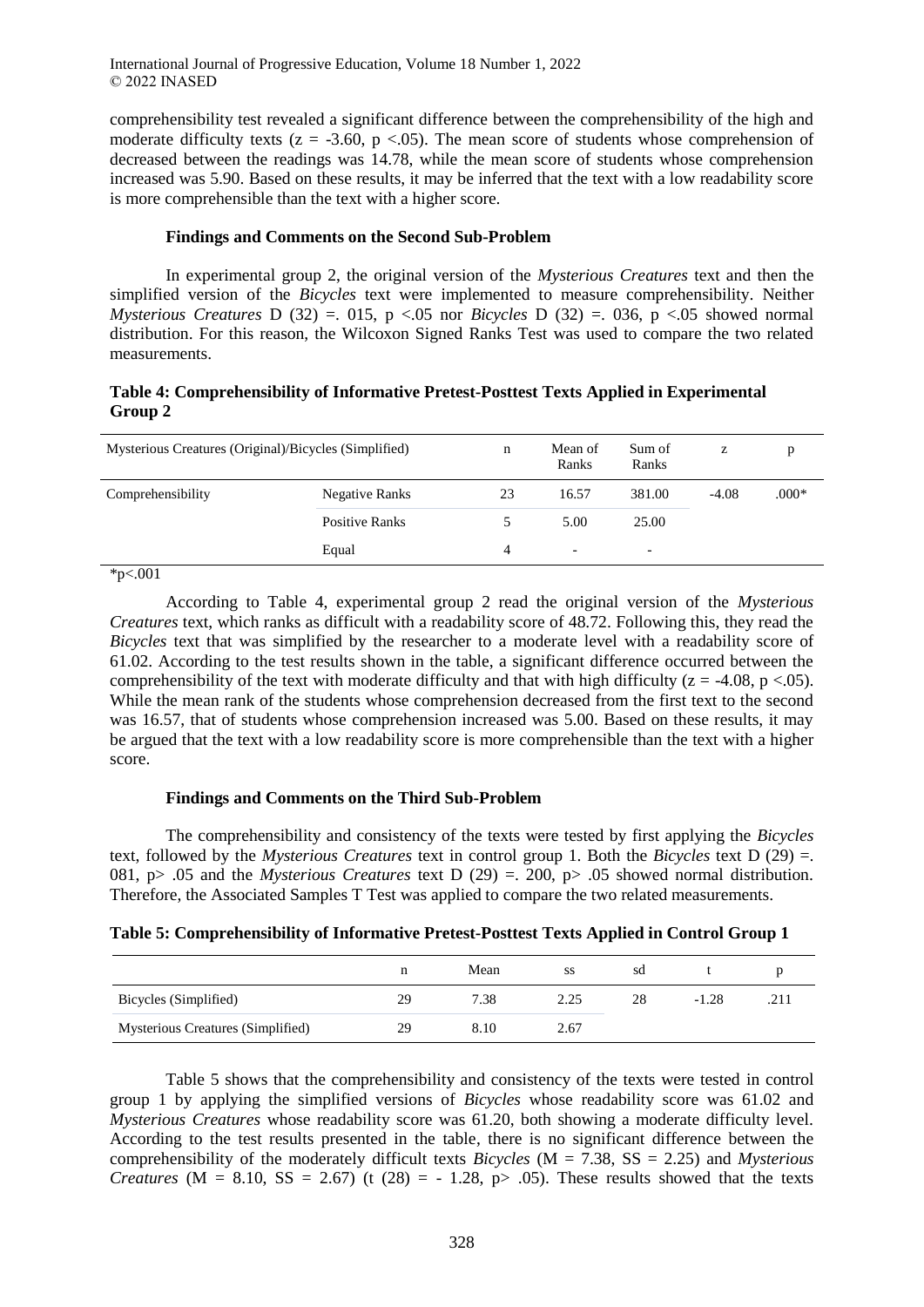simplified by the researcher were consistent. It may therefore be claimed that the changes in the experimental groups were not random but caused by manipulating the readability of the texts.

### **Findings and Comments on the Fourth Sub-Problem**

The comprehensibility of the texts was measured by applying the the original versions of the *Bicycles* and *Mysterious Creatures* texts in control group 2. While the *Bicycles* text D (30) =. 057, p> .05 showed normal distribution, the *Mysterious Creatures* text D (30) =. 026, p <.05 did not. For this reason, the Wilcoxon Signed Ranks Test was utilized to compare the two related measurements.

|  | Table 6: Comprehensibility of Informative Pretest-Posttest Texts Applied in Control Group 2 |  |  |
|--|---------------------------------------------------------------------------------------------|--|--|
|  |                                                                                             |  |  |
|  |                                                                                             |  |  |
|  |                                                                                             |  |  |

| Bicycles (Original)/Mysterious Creatures (Original) |               | n  | Mean<br>rank             | Sum of<br>ranks          | z       |      |
|-----------------------------------------------------|---------------|----|--------------------------|--------------------------|---------|------|
| Comprehensibility                                   | Negative Rank | 14 | 14.93                    | 209.00                   | $-.086$ | .388 |
|                                                     | Positive Rank | 12 | 11.83                    | 142.00                   |         |      |
|                                                     | Equal         | 4  | $\overline{\phantom{0}}$ | $\overline{\phantom{0}}$ |         |      |

According to Table 6, the comprehensibility of the texts was tested in control group 2 by applying the original versions of *Bicycles* whose readability score was 42.27 and *Mysterious Creatures* whose readability score was 48.72, both showing a high difficulty level. Based on the results given in the table, there was no significant difference between the comprehensibility of the *Bicycles* and *Mysterious Creatures* texts, both of which had a difficulty level ( $z = -0.086$ ,  $p > 0.05$ ). While the mean rank of the students whose comprehension decreased from the *Bicycles* text to the *Mysterious Creatures* text was 14.93, that of students whose comprehension increased was 11.83. This revealed that the original texts were consistent. Here, too, it may be argued that the changes in the experimental groups were not random but caused by manipulating the readability of the texts.

# **RESULTS AND DISCUSSION**

The main purpose of this study is to determine the effect of readability of texts on comprehensibility. The findings show that the readability levels of the texts are not as effective as thought on the comprehensibility levels of the texts. Sentences in the texts used in the study were shortened while paying attention to context. The readability of the selected and shortened texts was calculated with the readability formula adapted to Turkish by Ateşman (1997). In this way, an original text and an easier version as depicted by its readability score were obtained. The results showed that the original (more difficult) versions of the texts were more comprehensible than the versions simplified by the researcher. In other words, long sentences are more comprehensible than short sentences. These results contradict those of previous studies in the literature which claim that short sentences are more comprehensible than long sentences (Benjamin, 2012; Bezirci & Yılmaz, 2010; Clifton, Staub, & Rayner, 2007; Coke, 1973; Çiftçi, Çeçen & Melanlıoğlu, 2007; Durukan, 2014; Elli, 2011; Güven, 2010; Güyer et al., 2009; İskender, 2013; Jongsma, 1971, p.28; Karatay, Bolat and Güngör, 2013; Küçükahmet, 2011; McLaughlin, 1969; Mirzaoğlu & Akın, 2015; Okur & Arı, 2013; Özbek & Ergül, 2018; Tekbıyık, 2006; Temur, 2002, 2003; Tosunoğlu & Özlük, 2011; Ulusoy, 2009; Yazıcı & Yeşilbursa, 2007; Zorbaz, 2007). According to Budak (2005), it is hard to comment on the difficulty level of texts whose readability is calculated with the variables of mean sentence and word length. In addition, Stevens et al. (1992) report that readability formulas based on sentence length assume that a longer sentence will be more difficult to comprehension than a short one, but that this may not always be the case.

There are opinions in the literature that reading materials with high readability will also have high comprehensibility (Ateşman, 1997; Bezirci & Yılmaz, 2010; Bormuth, 1967; Chall, 1988; Dreyer, 1984; Fry, 2002; Güyer et al., 2009; Kalın & Aydemir, 2017; Köse, 2009; McLaughlin, 1969;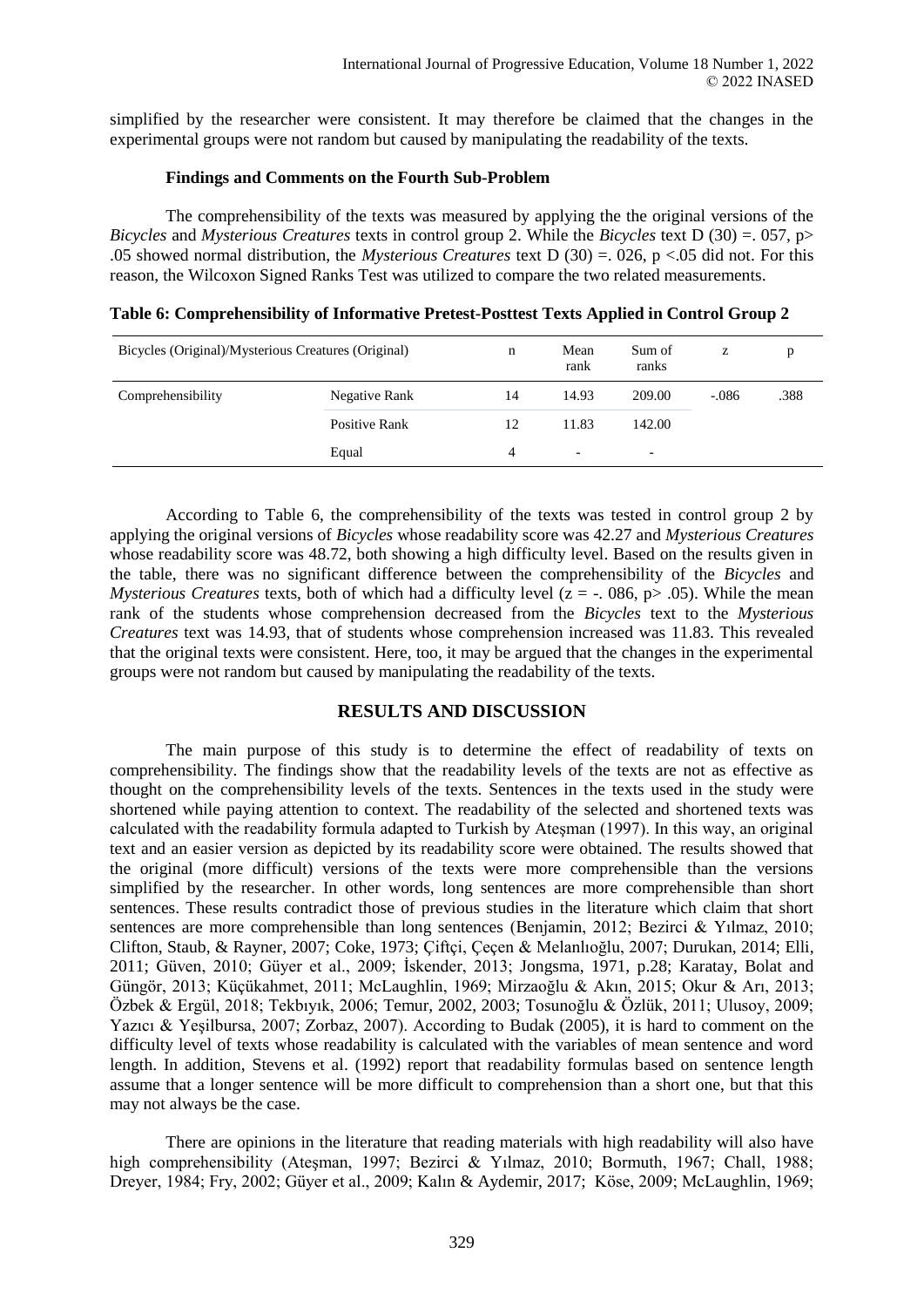Mert, 2018; Mirzaoğlu & Akın, 2015; Özbek & Ergül, 2018; Richards et al., 1992; Tekbıyık, 2006; Yalın, 1996; Zamanian & Heydari, 2012). The results of the present study do not parallel this common view in the literature. This may be attributed to two different reasons. The first is the difference in the focus points of readability and comprehensibility. A big majority of the readability formulas in the literature focus on the word or sentence means when calculating text readability (Asem, 2012; Ateşman, 1997; Bezirci & Yılmaz, 2010; Davison, 1988; Fry, 2002; Gallagher et al., 2012; Kong, 2009; Okur and Arı, 2013; Stevens et al., 1992; Tekbıyık, 2006; Zorbaz, 2007). comprehensibility, on the other hand, focuses on semantics (Baş & Yıldız, 2015; Fry, 2002; Kasule, 2011; Puurtinen, 1998), reader and text characteristics (Dale & Chall, 1949; Jones, 1997; Kasule, 2011), and cohesion (Coşkun, 2005).

The second reason involves certain factors that highly affect comprehensibility but are ignored by readability formula. These factors are the logical pattern of the text and the pictures used (Fry, 2002), the reader's interest, motivation and language skills (Ateşal, 2013; Courtis, 1987; Oakland & Lane, 2004; Stevens et al., 1992; Wissing et al., 2016; Yazıcı & Yeşilbursa, 2007), vocabulary (Yazıcı & Yeşilbursa, 2007), background information (Marshall, 1979; Oakland & Lane, 2004; Özdemir, 2016; Pishghadam & Abbasnejad, 2016; Stevens et al., 1992; Zakaluk & Samuels, 1996), and context (Armbruster, Osborn, & Davison, 1985; Harrison & Bakker, 1998; Marshall, 1979).

The results of the present study show that the readability measured by formulas is not as effective as it is believed to be in determining whether a given text or reading material is comprehensible. Asem (2012) also concluded that readability formulas yield inconsistent results about comprehensibility. In addition, many researchers criticize readability formulas for yielding inconclusive results (Asem, 2012; Ateşman, 1997; Bargate, 2012; Chall, 1988; Çepni et al., 2002; Gallagher et al., 2012; Geçit, 2010; Köse, 2009; Okur et al., 2013; Stokes, 1978; Tekbıyık, 2006; Topkaya et al., 2015; Turan & Geçit, 2010; Ulusoy, 2009).

Contrary to the results of previous studies and definitions of readability in the literature that reading materials shown to be readable by formulas are also comprehensible (Ateşman, 1997; Bezirci & Yılmaz, 2010; Bormuth, 1967; Chall, 1988; Dreyer, 1984; Fry, 2002; Kalın & Aydemir, 2017; Köse, 2009; McLaughlin, 1969; Mert, 2018; Mirzaoğlu & Akın, 2015; Özbek & Ergül, 2018; Richards, Platt & Platt, 1992; Tekbıyık, 2006; Yalın, 1996; Zamanian & Heydari, 2012), the present study has revealed that this may not always be the case. As documented by Puurtinen (1998), readability depends on the abilities of the reader and the characteristics of the reading materials.

In line with the results of the study and the literature discussed, several recommendations were made for implementation and research. The first of these recommendations is to consider the perception level of readers, instead of using methods that ignore reader characteristics, when choosing reading materials. At the same time, publishers and authors are recommended to focus on the appropriateness of reading materials to the level of the reader rather than the score obtained from readability formulas. Finally, readability formulas focus on variables such as the ratio of mean word and sentence length in the syntactic structure of reading materials to difficult words. As this leads to inconsistency in matching the reader with the text, researchers are recommended to focus on the reader in the formulas they develop.

### **LIMITATIONS**

The most serious limitation of the study is that it only makes inferences about the comprehensibility of texts whose readability were calculated by means of formulas. Therefore, the conclusion in the study that "texts that are readable may not always be comprehensible" does not include readability estimates made by using a cloze test, the five finger technique, or various rubrics.

The study was also limited to fourth grade texts and students. Although it could have covered all the levels included in the formula adapted to Turkish by Ateşman (1997), the fourth grade was chosen due to potential problems with time and costs.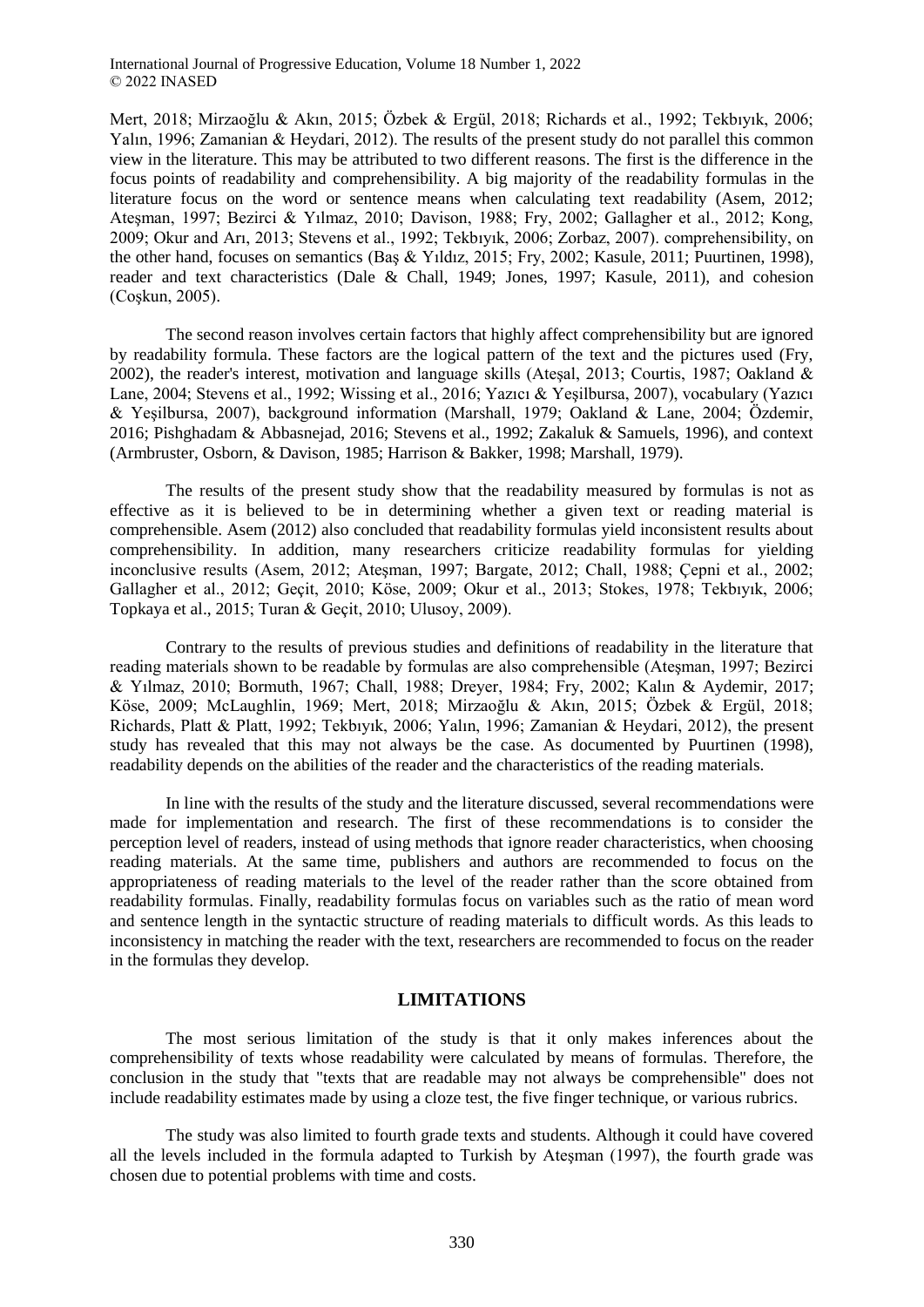The final limitation of the study is that the groups were formed earlier in the school system due to the class structure at schools. As a result of biased grouping, experimental and control groups may have matured differently during the study, consequently posing a disadvantage to internal validity (Karasar, 2012). Therefore, caution needs to be exercised when generalizing the data.

#### **REFERENCES**

Akyol, H. (2006). *Türkçe öğretim yöntemleri*. Ankara: Kök Yayıncılık.

- Armbruster, B. B., Osborn, J. H., & Davison, A. (1985). Readability Formulas May Be Dangerous to Your Textbooks. *Educational Leadership, 42*(7), 18-20.
- Asem, B. (2012). Readability assessment of printed materials: going beyond readability formulas. *International Journal of Environment, Ecology, Family and Urban Studies, 2*(4), 45-56.
- Ateş, S., Çetinkaya, Ç., & Yıldırım, K. (2012). Okunabilir bir kitap nasıl seçilir? *İlköğretim Online, 11*(2), 319-331.
- Ateşal, Z. (2013). *Didaktik metinlerin anlaşılabilirlik düzeyi (9. sınıf örneği)*. (Yayımlanmamış yüksek lisans tezi). Sakarya Üniversitesi Eğitim Bilimleri Enstitüsü. Sakarya, https://tez.yok.gov.tr/UlusalTezMerkezi/ adresinden 06.10.2018 tarihinde erişildi.
- Ateşman, E. (1997). Türkçede okunabilirliğin ölçülmesi. *Ankara Üniversitesi TÖMER Dil Dergisi, 58*, 171-174.
- Bargate, K. (2012). The readability of managerial accounting and financial management textbooks. *Meditari Accountancy Research, 20*(1), 4-20. doi:org/10.1108/10222521211234192
- Baş, B., & Yıldız, F. İ. (2015). 2. sınıf Türkçe ders kitabındaki metinlerin okunabilirlik açısından incelenmesi. *Mersin Üniversitesi Eğitim Fakültesi Dergisi, 11*(1), 52-61.
- Benjamin, R. G. (2012). Reconstructing readability: Recent developments and recommendations in the analysis of text difficulty. *Educational Psychology Review, 24*(1), 63-88. doi:10.1007/s10648-011-9181-8
- Bezirci, B., & Yılmaz, A. E. (2010). Metinlerin okunabilirliğinin ölçülmesi üzerine bir yazılım kütüphanesi ve Türkçe için yeni bir okunabilirlik ölçütü. *DEÜ Mühendislik Fakültesi Fen Bilimleri Dergisi, 12*(3), 49-62.
- Bormuth, J. R. (1967). *New data on readability*. Minneapolis, Minnesota: University of Minnesota
- Bruce, B. C., Rubin, A., & Starr, K. S. (1981). Why readability formulas fail. *IEEE Transactions on Professional Communication, 24*(1), 1-17. doi:10.1109/TPC.1981.6447826
- Budak, Y. (2005). Metinlerin okunabilirlik düzeyinin saptanmasına yönelik eleştirel bir bakış *Eurasian Journal of Educational Research, 21*, 76-87.
- Burke, V., & Greenberg, D. (2010). Determining readability: How to select and apply easy-to-use readability formulas to assess the difficulty of adult literacy materials. *Adult Basic Education and Literacy Journal, 4*(1), 34-42.
- Büyüköztürk, Ş. (2007). *Deneysel desenler: Öntest-sontest kontrol gruplu desen ve SPSS uygulamalı veri analizi* (Geliştirilmiş 2 ed.). Ankara: Pegem Yayınları.
- Büyüköztürk, Ş., Çakmak, E. K., Akgün, Ö. E., Karadeniz, Ş., & Demirel, F. (2017). *Bilimsel araştırma yöntemleri* (23 ed.). Ankara: Pegem Akademi.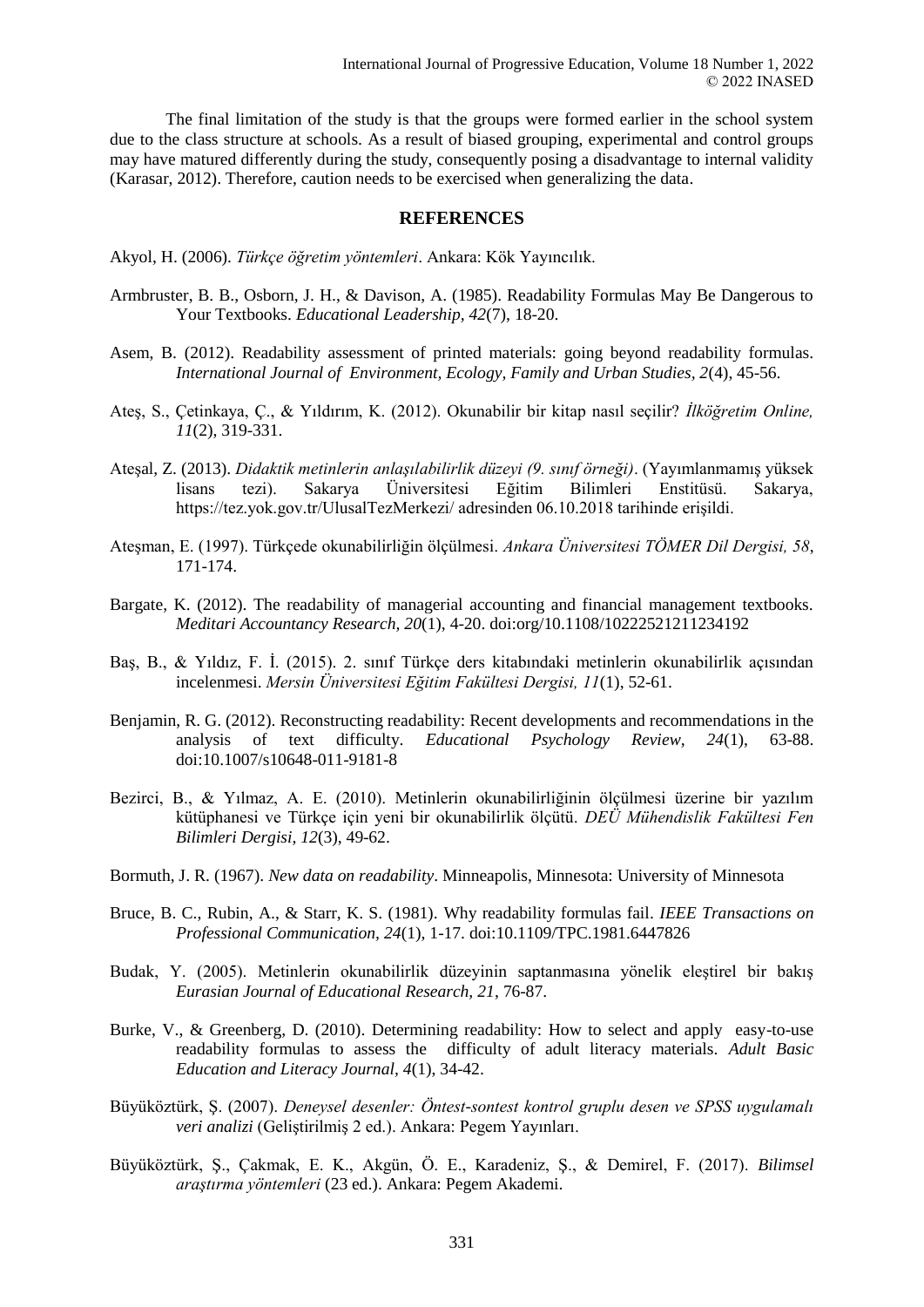- Chall, J. S. (1988). The beginning years. In B. L. Zakaluk & S. J. Samuels (Eds.), *Readability: Its past, present ve future*. Newark, Delaware: International Reading Association.
- Clarck, C. H. (1981). Assessing comprehensibility: The PHAN system. *The Reading Teacher, 34*(6), 670-675.
- Clifton, C., Staub, A., & Rayner, K. (2007). Eye movements in reading words and sentences. In R. P. G. v. Gompel, M. H. Fisher, W. S. Murray, & R. L. Hill (Eds.), *Eye movements: A window on mind and brain*. Amsterdam: Elsevier.
- Coke, E. U. (1973). Readability and its effects on reading rate, subjective judgments of comprehensibility. and comprehension. *American Educational Research Association, New Orleans, Louisiana, February 25-March*.
- Compton, D. L., Appleton, A. C., & Hosp, M. K. (2004). Exploring the relationship between textleveling systems and reading accuracy and fluency in second-grade students who are average and poor decoders. *Learning Disabilities Research and Practice, 19*(3), 176-184.
- Coşkun, E. (2005). *İlköğretim öğrencilerinin öyküleyici anlatımlarında bağdaşıklık, tutarlılık ve metin elementleri*. (Yayımlanmamış doktora tezi). Gazi Üniversitesi Eğitim Bilimleri Enstitüsü. Ankara, https://tez.yok.gov.tr/UlusalTezMerkezi/ adresinden 17.10.2018 tarihinde erişildi.
- Courtis, J. K. (1987). Fry, smog, lix and rix: Insinuations about corporate business communications. *The Journal of Business Communication, 24*(2), 19-27.
- Çepni, S., Gökdere, M., & Küçük, M. (2002). Adaptation of the readability formulas into the Turkish science textbooks. *Energy Education Science and Technology, 10*(1), 49-58.
- Çiftçi, Ö., Çeçen, M. A., & Melanlıoğlu, D. (2007). Altıncı sınıf Türkçe ders kitaplarındaki metinlerin okunabilirlik açısından değerlendirilmesi. *Elektronik Sosyal Bilimler Dergisi, 6*(22), 206- 219.
- Dale, E., & Chall, J. S. (1949). The concept of readability. *Elementary English, 26*(1), 19-28.
- Davison, A. (1988). Assigning grade levels without formulas: Some case studies. In B. L. Zakaluk & S. J. Samuels (Eds.), *Readability: Its past, present, and future*. Newark, Delaware International Reading Association.
- Dreyer, L. G. (1984). Readability and responsibility. *Journal of Reading, 27*(4), 334-338.
- Durukan, E. (2014). Metinlerin okunabilirlik düzeyleri ile öğrencilerin okuma becerileri arsındaki ilişki. *Ana Dili Eğitimi Dergisi, 2*(3), 68-76.
- eHesaplama. (2019). Cümle sayısı hesaplama. http://www.ehesaplama.com/d/dil-bilgisihesaplamalari/cumle-sayisi-hesaplama adresinden 11.02.2019 tarihinde erişildi.
- Elli, T. (2011). *İlköğretim 8. sınıf Türkçe ders kitaplarındaki metinlerin anlaşılabilirlik düzeyleri*. (Yayımlanmamış yüksek lisans tezi). Niğde Üniversitesi Sosyal Bilimler Enstitüsü. Niğde, https://tez.yok.gov.tr/UlusalTezMerkezi/ adresinden 08.10.2018 tarihinde erişildi.
- ERIC. (2018). https://eric.ed.gov/? adresinden 16.10.2018 tarihinde erişildi.
- Fry, E. B. (2002). Readability versus leveling. *The Reading Teacher, 56*(3), 286-292.
- Gallagher, T. L., Fazio, X., & Gunning, T. G. (2012). Varying readability of science-based text in elementary readers: Challenges for teachers. *Reading Improvement, 49*(3), 93-112.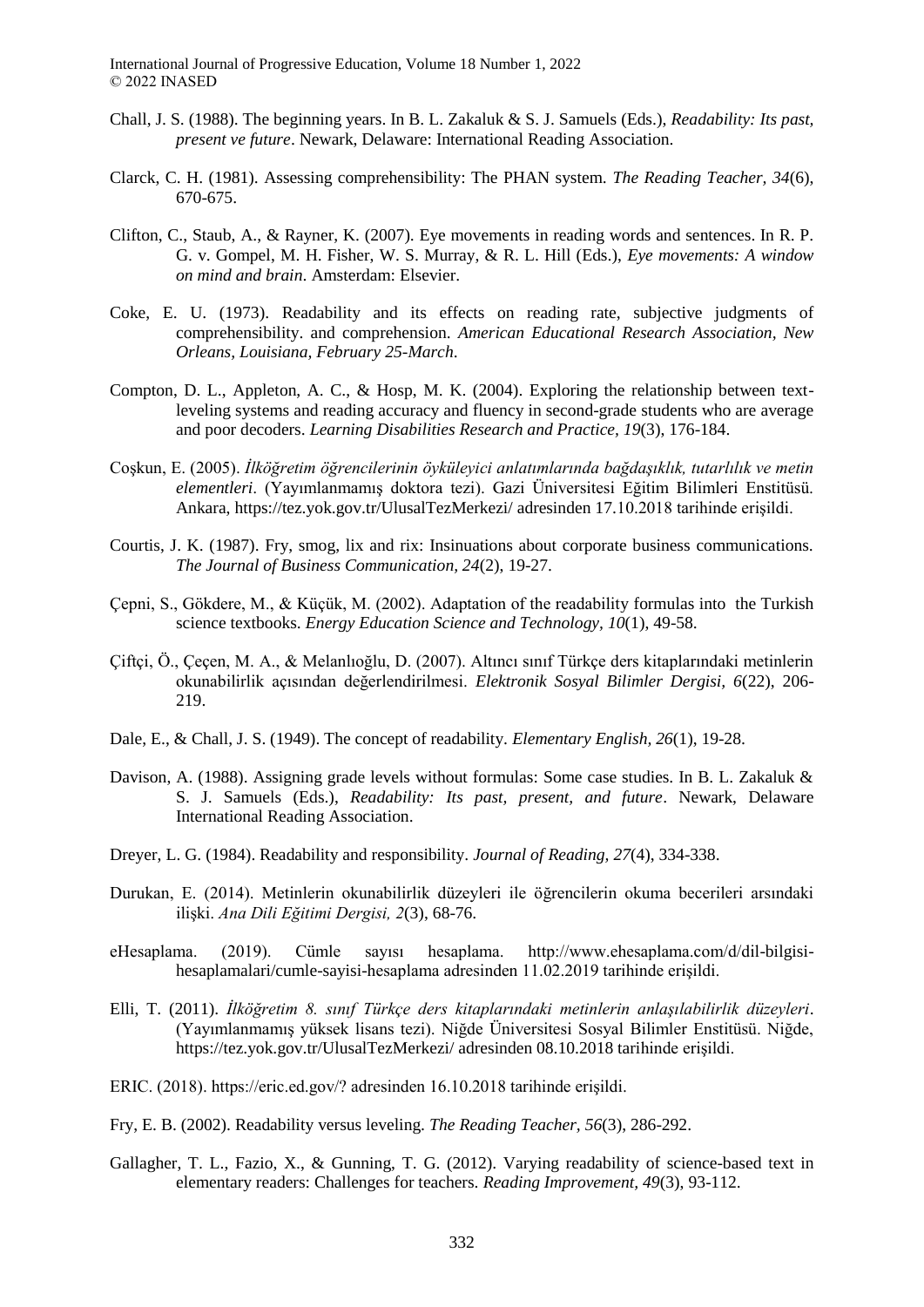- Geçit, Y. (2010). Lise coğrafya 9 ve lise coğrafya 11 ders kitaplarının bazı okunabilirlik formülleri ile değerlendirilmesi. *Kuram ve Uygulamada Eğitim Bilimleri, 10*(4), 2177-2220.
- Göğüş, B. (1978). *Orta dereceli okullarımızda Türkçe ve yazın öğretimi*. Ankara: Gül Yayınevi.
- Güven, S. (2010). *İlköğretim 6. sınıf fen ve teknoloji ders kitabının okunabilirliği ve hedef yaş düzeyine uygunluğu*. (Yayımlanmamış yüksek lisans tezi). Selçuk Üniversitesi Fen Bilimleri Enstitüsü. Konya, https://tez.yok.gov.tr/UlusalTezMerkezi/ adresinden 11.10.2018 tarihinde erişildi.
- Güyer, T., Temur, T., & Solmaz, E. (2009). Bilgisayar destekli metin okunabilirliği analizi. *Türk Eğitim Bilimleri Dergisi, 7*(4), 751-766.
- Harrison, S., & Bakker, P. (1998). Two new readability predictors for the professional writer: Pilot trials. *Journal of Research in Reading, 21*(2), 121-138.
- Hesaplamalar. (2019). Kelime, karakter sayısı hesaplama. http://www.m5bilisim.com/tr/hesaplamalar/kelime-sayisi-hesaplama/ adresinden 11.02.2019 tarihinde erişildi.
- HesaplamaOnline. (2019). Hece hesaplama. https://www.hesapla.online/hece-hesaplama.html adresinden 11.02.2019 tarhinde erişildi.
- IBMCorp. (2016). IBM SPSS Statistics for Windows (Version 24.0). IBM Corp: Armonk, NY.
- İskender, E. (2013). *Türkçe ders kitaplarındaki metinlerin kelime ve cümle yapılarıyla okunabilirlik düzeyleri arasındaki ilişki*. (Yayımlanmamış yüksek lisans tezi). Karadeniz Teknik Üniversitesi Eğitim Bilimleri Enstitüsü. Trabzon, https://tez.yok.gov.tr/UlusalTezMerkezi/ adresinden 11.10.2018 tarihinde erişildi.
- Jones, M. J. (1997). Methodological themes: Critical appraisal of the Cloze procedure's use in the accounting domain. *Accounting, Auditing and Accountability Journal, 10*(1), 105-128.
- Jongsma, E. A. (1971). *The cloze procedure as a teaching technique*. Newark, Delaware: International Reading Association.
- Kalın, Ö. U., & Aydemir, A. (2017). 4. sınıf sosyal bilgiler ders kitabının farklı okunabilirlik formüllerine göre incelenmesi. *Studies in Educational Research and Development, 1*(1), 83- 108.
- Karasar, N. (2012). *Bilimsel araştırma yöntemi* (24 ed.). Ankara: Nobel Akademik Yayıncılık.
- Karatay, H., Bolat, K. K., & Güngör, H. (2013). Türkçe ders kitaplarindaki metinlerin okunabilirlik ve Anlaşılabirlirliği. *The Journal of Academic Social Science Studies, 6*(6), 603-623. doi:10.9761/jasss1770
- Kasule, D. (2011). Textbook readability and ESL learners. *Reading and Writing, 2*(1), 63-76.
- Keskin, H. K., & Akıllı, M. (2013). Fen ve teknoloji ders kitaplarının okunabilirliğinin farklılaştırılmış boşluk doldurma testleri ile ölçülmesi *Mehmet Akif Ersoy Üniversitesi Eğitim Fakültesi Dergisi, 13*(27), 47-66.
- Kong, K. (2009). A comparison of the linguistic and interactional features of language learning websites and textbooks. *Computer Assisted Language Learning, 22*(1), 31-55.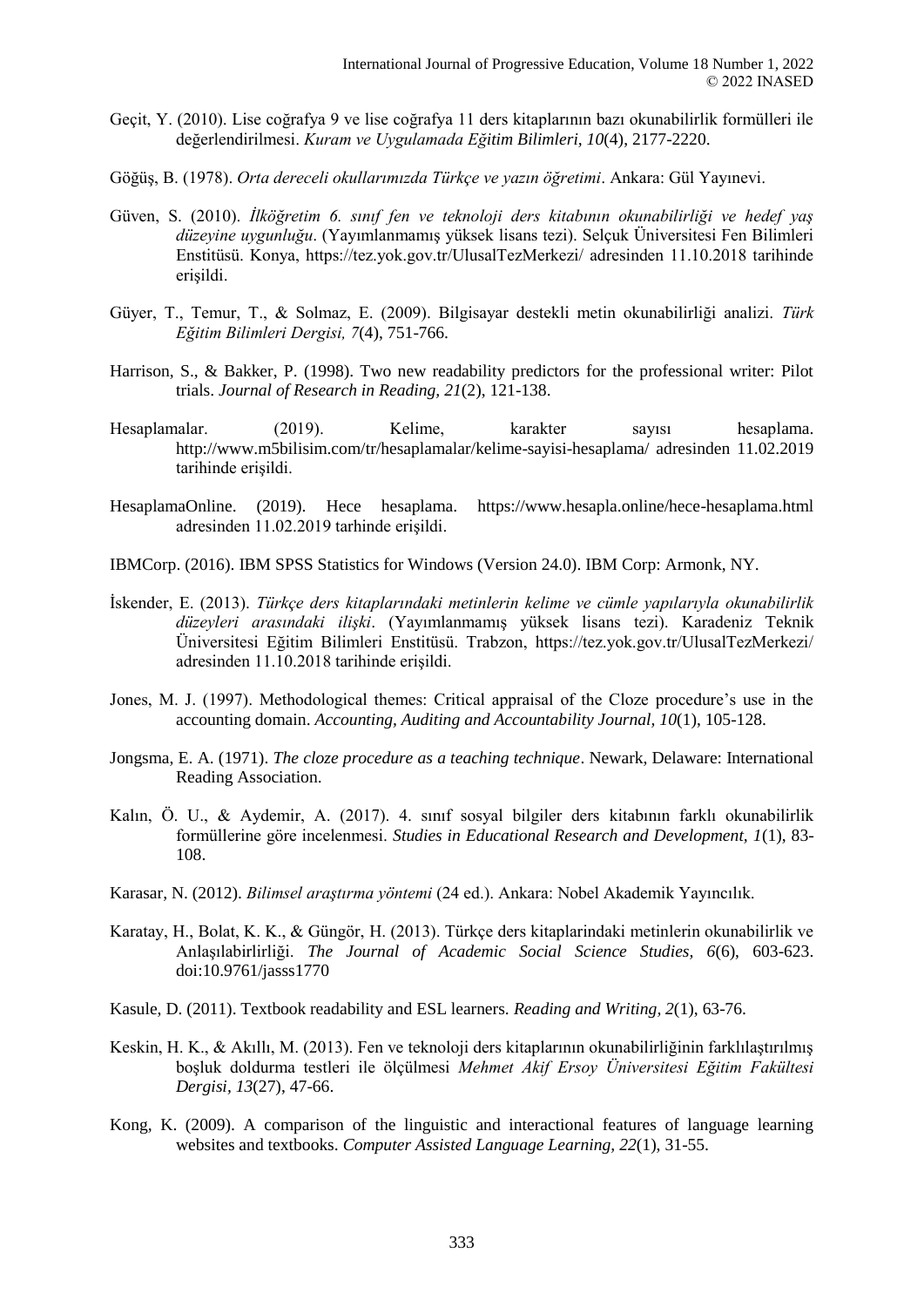- Köse, E. Ö. (2009). Biyoloji 9 ders kitabında hücre ile ilgili metinlerin okunabilirlik düzeyleri. *Çankaya Üniversitesi Fen-Edebiyat Fakültesi Journal of Arts and Sciences, 12*, 141-150.
- Küçükahmet, L. (2011). *Konu alanı ders kitabı inceleme kılavuzu* (3 ed.). Ankara: Nobel Akademik Yayıncılık.
- Marshall, N. (1979). Readability and comprehensibility *Journal of Reading, 22*(6), 542-544.
- McLaughlin, G. (1969). SMOG grading: A new readability formula. *Journal of Reading, 12*, 639-646.
- Mert, E. L. (2018). Türkçe ders kitaplarındaki metinlerin okunabilirlikleri. *International Journal of Language Academy, 6*(1), 184-198. doi:http://dx.doi.org/10.18033/ijla.3866
- Mirzaoğlu, V., & Akın, E. (2015). 5. sınıf Türkçe ders kitabındaki metinlerin okunabilirliği üzerine bir inceleme *Siirt Üniversitesi Sosyal Bilimler Enstitüsü Dergisi, 4*, 167-176.
- Oakland, T., & Lane, H. B. (2004). Language, reading, and readability formulas: Implications for developing and adapting tests. *International Journal of Testing, 4*(3), 239-252. doi:org/10.1207/s15327574ijt0403\_3
- Okur, A., & Arı, G. (2013). 6, 7, 8. sınıf Türkçe ders kitaplarındaki metinlerin okunabilirliği *İlköğretim Online, 12*(1), 202-226.
- Okur, A., Arı, G., Ersoyal, F., & Okur, E. K. (2013). 5. sınıf Türkçe ders kitaplarındaki metinlerin okunabilirliği. *Sakarya University Journal of Education, 3*(2), 65-79.
- Özbek, A. B., & Ergül, C. (2018). İlkokul 4. sınıf ders kitaplarının okunabilirliklerinin değerlendirilmesi. *Mersin Üniversitesi Eğitim Fakültesi Dergisi, 14*(2), 653-668. doi:10.17860/mersinefd.398401
- Özdemir, S. (2016). Beşinci sınıf Türkçe ders kitabındaki öyküleyici ve bilgilendirici metinlerin okunabilirlik durumu. *Sınırsız Eğitim ve Araştırma Dergisi, 1*(1), 33-46.
- Pishghadam, R., & Abbasnejad, H. (2016). Emotioncy: A potential measure of readability. *International Electronic Journal of Elementary Education, 9*(1), 109-123.
- Puurtinen, T. (1998). Syntax, readability and ideology in children's literature. *Meta: Translators' Journal, 43*(4), 524-533. doi:10.7202/003879ar
- Richards, J. C., Platt, J., & Platt, H. (1992). *Longman dictionary of language teaching and applied linguistics*. London: Longman.
- Singh, K. (2007). *Quantitative social research methods*. New Delhi: Sage Publications.
- Stevens, K. T., Stevens, K. C., & Stevens, W. P. (1992). Measuring the readability of business writing: the cloze procedure versus readability formulas. *The Journal of Business Communication, 29*(4), 367-382.
- Stokes, A. (1978). The reliability of readability formulae. *Journal of Research in Reading, 1*, 21-34. doi:org/10.1111/j.1467-9817.1978.tb00170.x
- Tekbıyık, A. (2006). Lise fizik 1 ders kitabının okunabilirliği ve hedef yaş düzeyine uygunluğu. *Kastamonu Eğitim Dergisi, 14*(2), 441-446.
- Temur, T. (2002). *İlköğretim 5. sınıf Türkçe ders kitaplarında bulunan metinler ile öğrenci kompozisyonlarının okunabilirlik düzeyleri açısından karşılaştırılması*. (Yayımlanmamış